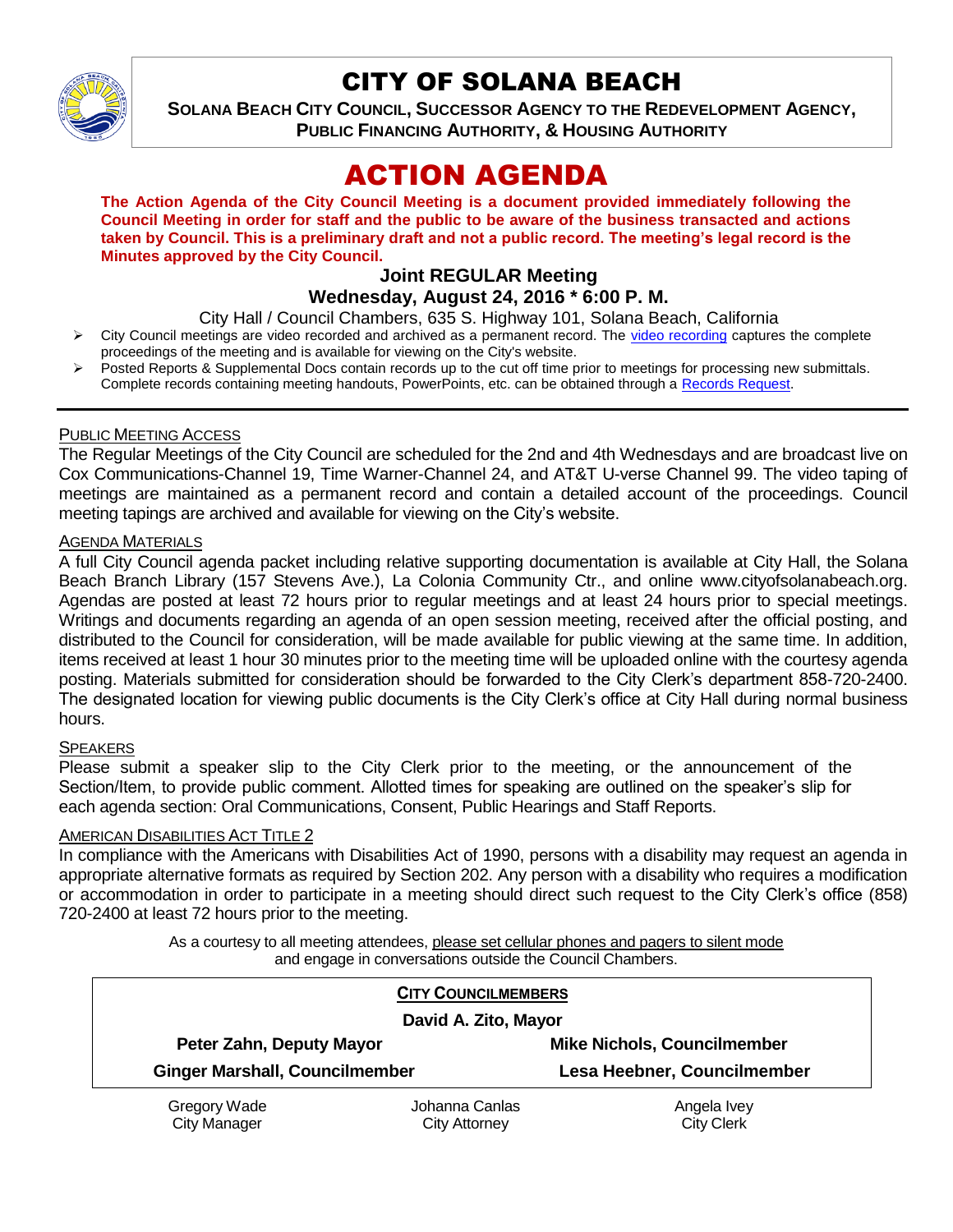#### SPEAKERS:

Please submit your speaker slip to the City Clerk prior to the meeting or the announcement of the Item. Allotted times for speaking are outlined on the speaker's slip for Oral Communications, Consent, Public Hearings and Staff Reports.

#### READING OF ORDINANCES AND RESOLUTIONS:

Pursuant to Solana Beach Municipal Code Section 2.04.460, at the time of introduction or adoption of an ordinance or adoption of a resolution, the same shall not be read in full unless after the reading of the title, further reading is requested by a member of the Council. If any Councilmember so requests, the ordinance or resolution shall be read in full. In the absence of such a request, this section shall constitute a waiver by the council of such reading.

# **CALL TO ORDER AND ROLL CALL:**

**CLOSED SESSION REPORT:** (when applicable)

# **FLAG SALUTE:**

# **APPROVAL OF AGENDA:**

# **COUNCIL ACTION: Approved 5/0**

# **ORAL COMMUNICATIONS:**

This portion of the agenda provides an opportunity for members of the public to address the City Council on items relating to City business and not appearing on today's agenda by submitting a speaker slip (located on the back table) to the City Clerk. Comments relating to items on this evening's agenda are taken at the time the items are heard. Pursuant to the Brown Act, no action shall be taken by the City Council on public comment items. Council may refer items to the City Manager for placement on a future agenda. The maximum time allotted for each presentation is THREE MINUTES (SBMC 2.04.190). Please be aware of the timer light on the Council Dais.

# **COUNCIL COMMUNITY ANNOUNCEMENTS / COMMENTARY:**

*An opportunity for City Council to make brief announcements or report on their activities. These items are not agendized for official City business with no action or substantive discussion.* 

# **A. CONSENT CALENDAR:** (Action Items) (A.1. – A.8.)

Items listed on the Consent Calendar are to be acted in a single action of the City Council unless pulled for discussion. Any member of the public may address the City Council on an item of concern by submitting to the City Clerk a speaker slip (located on the back table) before the Consent Calendar is addressed. Those items removed from the Consent Calendar by a member of the Council will be trailed to the end of the agenda, while Consent Calendar items removed by the public will be discussed immediately after approval of the Consent Calendar.

# **A.1. Minutes of the City Council.**

Recommendation: That the City Council

1. Approve the Minutes of the City Council Meetings held June 22, 2016, July 11, 2016 and July 13, 2016.

See Approved Minutes [http://www.ci.solana-beach.ca.us/index.asp?SEC=F0F1200D-21C6-4A88-8AE1-](http://www.ci.solana-beach.ca.us/index.asp?SEC=F0F1200D-21C6-4A88-8AE1-0BC07C1A81A7&Type=B_BASIC)

*Posted Reports & Supplemental Docs contain records up to the cut off time, prior to the start of the meeting, for processing new submittals. The final official record containing handouts, PowerPoints, etc. can be obtained through a Records Request to the City Clerk's Office.*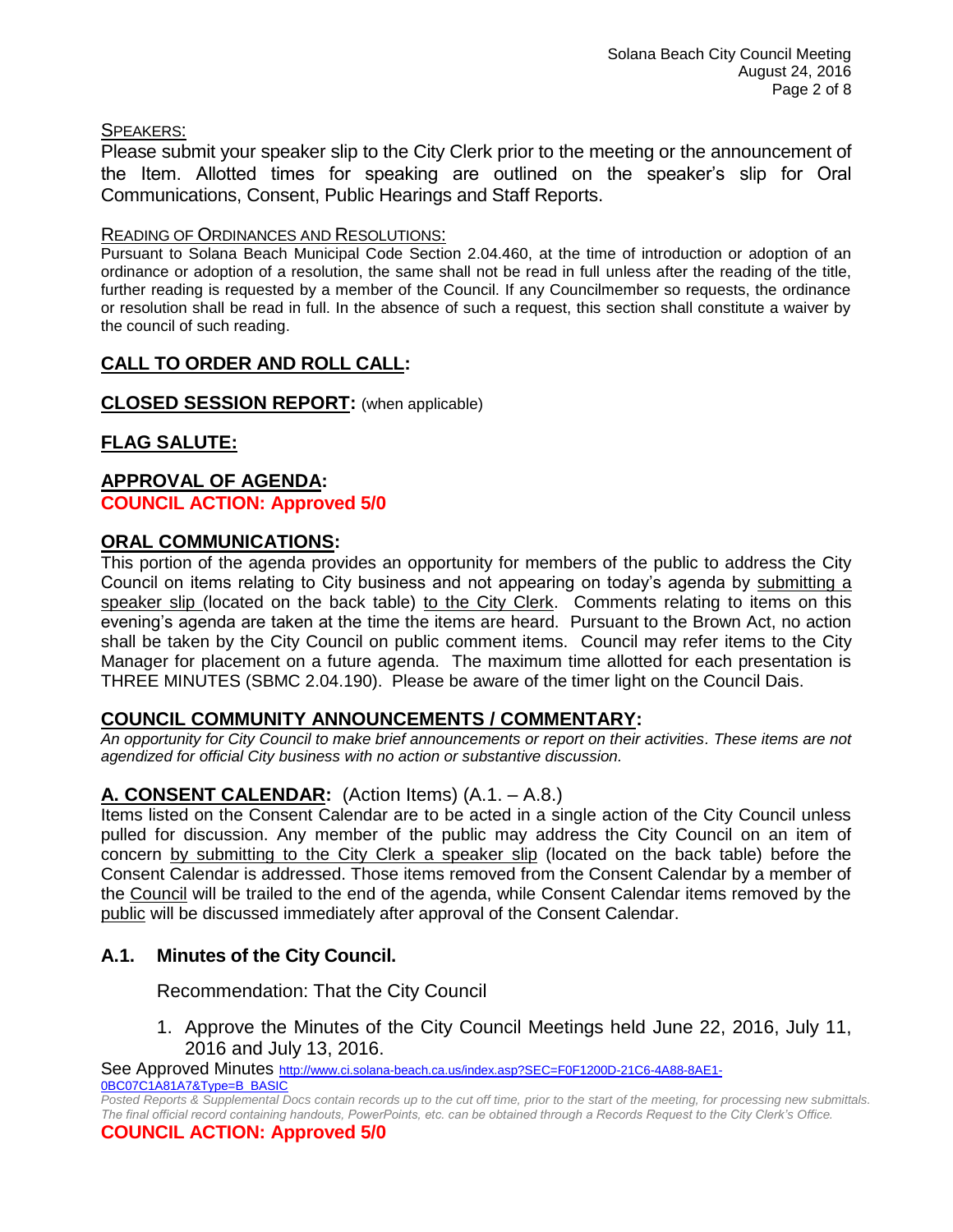## **A.2. Register Of Demands.** (File 0300-30)

Recommendation: That the City Council

## 1. Ratify the list of demands for June 25, 2016 through August 5, 2016.

[Item A.2. Report \(click here\)](https://solanabeach.govoffice3.com/vertical/Sites/%7B840804C2-F869-4904-9AE3-720581350CE7%7D/uploads/Item_A.2._Report_(click_here)_08-24-16.PDF)

*Posted Reports & Supplemental Docs contain records up to the cut off time, prior to the start of the meeting, for processing new submittals. The final official record containing handouts, PowerPoints, etc. can be obtained through a Records Request to the City Clerk's Office.* **COUNCIL ACTION: Approved 5/0**

## **A.3. General Fund Adopted Budget for Fiscal Year 2016-2017 Changes.** (File 0330-30)

Recommendation: That the City Council

1. Receive the report listing changes made to the Fiscal Year 2016-2017 General Fund Adopted Budget.

[Item A.3. Report \(click here\)](https://solanabeach.govoffice3.com/vertical/Sites/%7B840804C2-F869-4904-9AE3-720581350CE7%7D/uploads/Item_A.3._Report_(click_here)_08-24-16.PDF)

*Posted Reports & Supplemental Docs contain records up to the cut off time, prior to the start of the meeting, for processing new submittals. The final official record containing handouts, PowerPoints, etc. can be obtained through a Records Request to the City Clerk's Office.* **COUNCIL ACTION: Approved 5/0**

## **A.4. League of California Cities' 2016 Annual Business Meeting Voting Delegates Designees.** (File 0140-10)

Recommendation: That the City Council

- 1. Appoint Councilmember Nichols, primary voting delegate, Deputy Mayor Zahn, 1<sup>st alternate, and City Manager, Greg Wade, 2<sup>nd</sup> alternate as the voting</sup> delegates for the 2016 Annual Business Meeting of the League of California Cities Annual Conference being held October  $5<sup>th</sup>$  through October  $7<sup>th</sup>$ , or provide alternative appointments.
- 2. Authorize the City Clerk to attest to the appointments and submit the Official Voting Form to the League of California Cities by September 23, 2016.

#### [Item A.4. Report \(click here\)](https://solanabeach.govoffice3.com/vertical/Sites/%7B840804C2-F869-4904-9AE3-720581350CE7%7D/uploads/Item_A.4._Report_(click_here)_08-24-16.PDF)

*Posted Reports & Supplemental Docs contain records up to the cut off time, prior to the start of the meeting, for processing new submittals. The final official record containing handouts, PowerPoints, etc. can be obtained through a Records Request to the City Clerk's Office.* **COUNCIL ACTION: Approved 5/0**

#### **A.5. Emergency Vehicle Access Easement located at 507 Barbara Avenue.** (File 0820- 73)

Recommendation: That the City Council

1. Adopt **Resolution 2016-105** authorizing the City Manager to accept an Emergency Vehicle Access Easement at 507 Barbara Avenue on behalf of the City of Solana Beach.

Item A.5. [Report \(click here\)](https://solanabeach.govoffice3.com/vertical/Sites/%7B840804C2-F869-4904-9AE3-720581350CE7%7D/uploads/Item_A.5._Report_(click_here)_08-24-16.PDF)

*Posted Reports & Supplemental Docs contain records up to the cut off time, prior to the start of the meeting, for processing new submittals. The final official record containing handouts, PowerPoints, etc. can be obtained through a Records Request to the City Clerk's Office.* **COUNCIL ACTION: Approved 5/0**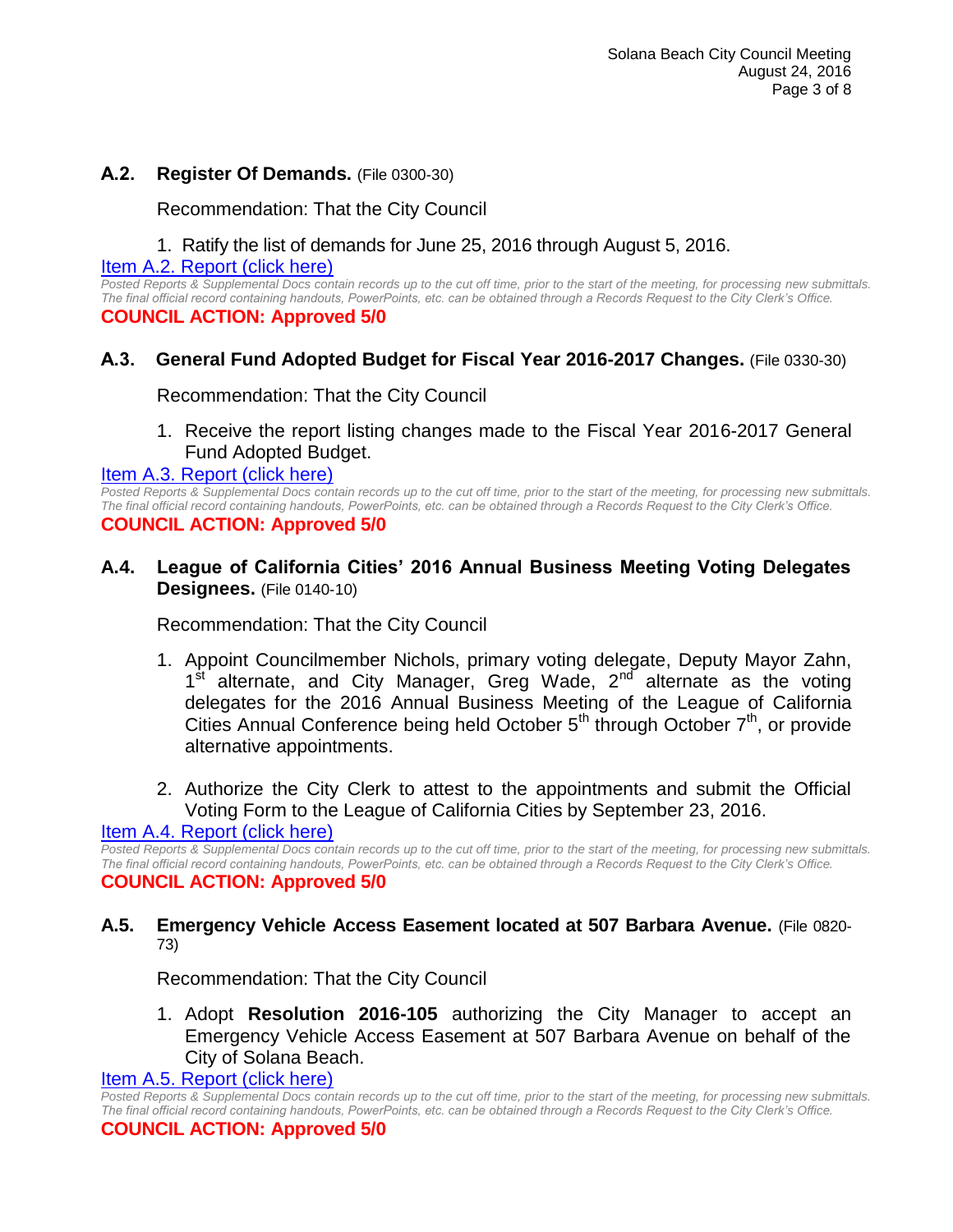## **A.6. Software Maintenance Agreement.** (File 0190-60)

Recommendation: That the City Council

1. Adopt **Resolution 2016-107** authorizing the City Manager to negotiate and execute a one-year maintenance agreement with SunGard to provide software support.

[Item A.6. Report \(click here\)](https://solanabeach.govoffice3.com/vertical/Sites/%7B840804C2-F869-4904-9AE3-720581350CE7%7D/uploads/Item_A.6._Report_(click_here)_08-24-16.PDF)

*Posted Reports & Supplemental Docs contain records up to the cut off time, prior to the start of the meeting, for processing new submittals. The final official record containing handouts, PowerPoints, etc. can be obtained through a Records Request to the City Clerk's Office.* **COUNCIL ACTION: Approved 5/0**

# **A.7. Solid Waste Rate Review – No Rate Increase for Fiscal Year 2016-17.** (File 1030-15)

Recommendation: That the City Council

1. Receive and file the report.

#### [Item A.7. Report \(click here\)](https://solanabeach.govoffice3.com/vertical/Sites/%7B840804C2-F869-4904-9AE3-720581350CE7%7D/uploads/Item_A.7._Report_(click_here)_08-24-16.PDF)

*Posted Reports & Supplemental Docs contain records up to the cut off time, prior to the start of the meeting, for processing new submittals. The final official record containing handouts, PowerPoints, etc. can be obtained through a Records Request to the City Clerk's Office.*

**COUNCIL ACTION: Approved 5/0**

# **A.8. Special Counsel Services for Municipal Elections.** (File 0400-00)

Recommendation: That the City Council

1. Adopt **Resolution 2016-113** approving and authorizing the City Manager to execute a Professional Services Agreement for Special Counsel Services for Municipal Elections between the City of Solana Beach and Best Best & Krieger LLP.

[Item A.8. Report \(click here\)](https://solanabeach.govoffice3.com/vertical/Sites/%7B840804C2-F869-4904-9AE3-720581350CE7%7D/uploads/Item_A.8._Report_(click_here)_08-24-16.PDF)

*Posted Reports & Supplemental Docs contain records up to the cut off time, prior to the start of the meeting, for processing new submittals. The final official record containing handouts, PowerPoints, etc. can be obtained through a Records Request to the City Clerk's Office.*

**COUNCIL ACTION: Approved 5/0**

# **B. PUBLIC HEARINGS:** (B.1. – B.4.)

This portion of the agenda provides citizens an opportunity to express their views on a specific issue as required by law after proper noticing by submitting a speaker slip (located on the back table) to the City Clerk. After considering all of the evidence, including written materials and oral testimony, the City Council must make a decision supported by findings and the findings must be supported by substantial evidence in the record. An applicant or designees for a private development/business project, for which the public hearing is being held, is allotted a total of fifteen minutes to speak, as per SBMC 2.04.210. A portion of the fifteen minutes may be saved to respond to those who speak in opposition. All other speakers have three minutes each. Please be aware of the timer light on the Council Dais.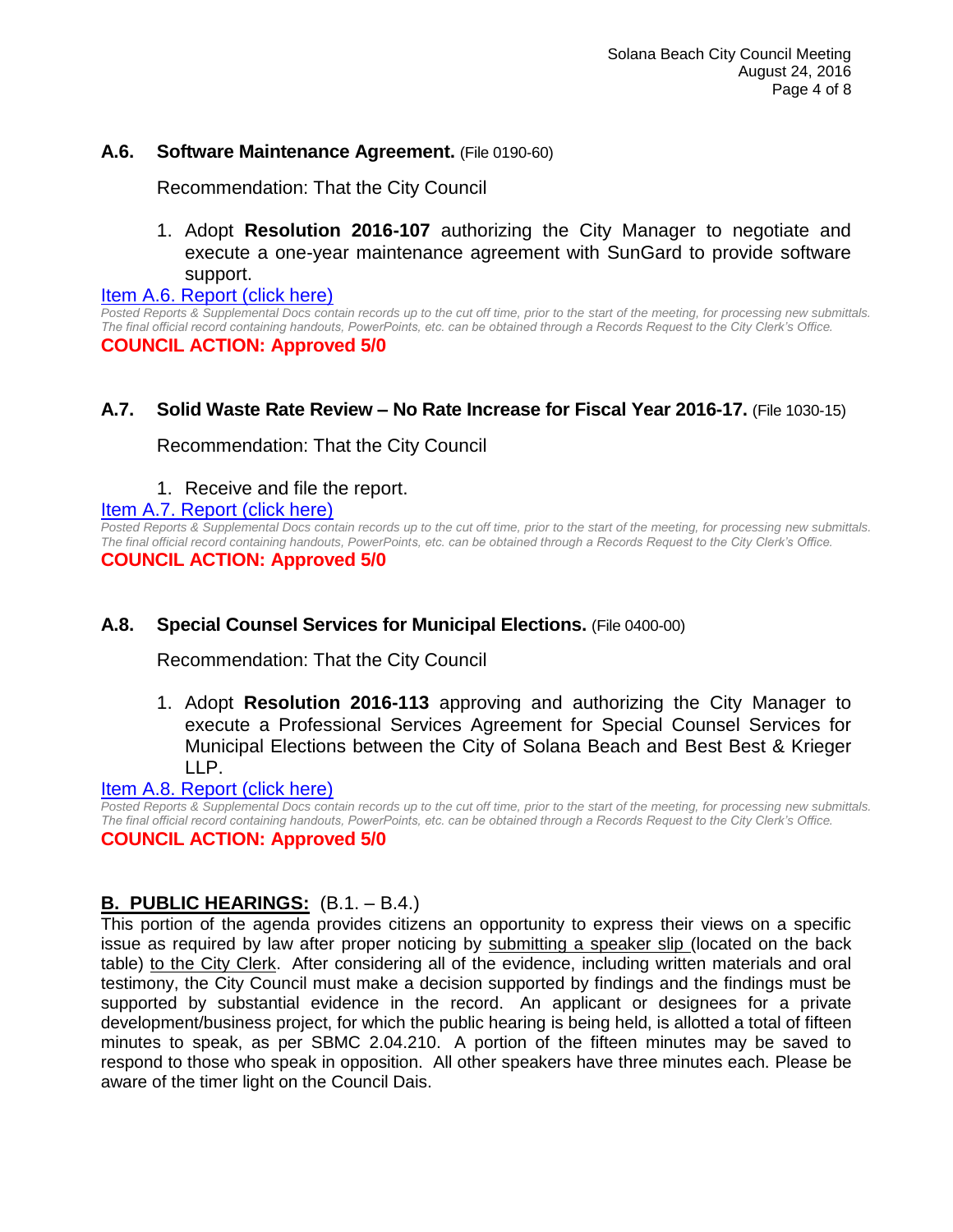# **B.1. Public Hearing: Tax Exempt Fiscal Responsibility Act (TEFRA) Hearing for Conduit Financing for the Pearl Apartments Affordable Housing Project located in the 500 Block of South Sierra Avenue.** (File 0600-40)

Recommendation: That the City Council

- 1. Conduct the TEFRA Public Hearing: Open the public hearing, Report Council disclosures, Receive public testimony, Close the public hearing.
- 2. Adopt **Resolution 2016-104** in favor of the issuance of the bonds by the CMFA (California Municipal Finance Authority).

#### [Item B.1. Report \(click here\)](https://solanabeach.govoffice3.com/vertical/Sites/%7B840804C2-F869-4904-9AE3-720581350CE7%7D/uploads/Item_B.1._Report_(click_here)_08-24-16.PDF)

*Posted Reports & Supplemental Docs contain records up to the cut off time, prior to the start of the meeting, for processing new submittals. The final official record containing handouts, PowerPoints, etc. can be obtained through a Records Request to the City Clerk's Office.* **COUNCIL ACTION: Approved 5/0 to close the public hearing. COUNCIL ACTION: Approved 5/0**

## **B.2. Public Hearing: 200 Marine View Ave., Applicants: Verizon Wireless, Case 17- 16-19.** (File 0610-60)

Recommendation: That the City Council

- 1. Conduct the Public Hearing: Open the Public Hearing, Report Council disclosures, Receive public testimony, Close the Public Hearing.
- 2. Find the project exempt from the California Environmental Quality Act pursuant to Section 15301 of the State CEQA Guidelines; and
- 3. Adopt **Resolution 2016-109** conditionally approving a CUP (Conditional Use Permit) to modify an existing WCF (Wireless Communication Facility) located on the existing residence at 200 Marine View Avenue as mandated by the Section 6409(a) of the Middle Class Tax Relief and Job Creation Act of 2012.

[Item B.2. Report \(click here\)](https://solanabeach.govoffice3.com/vertical/Sites/%7B840804C2-F869-4904-9AE3-720581350CE7%7D/uploads/Item_B.2._Report_(click_here)_08-24-16.PDF)

*Posted Reports & Supplemental Docs contain records up to the cut off time, prior to the start of the meeting, for processing new submittals. The final official record containing handouts, PowerPoints, etc. can be obtained through a Records Request to the City Clerk's Office.* **No discussion.**

**COUNCIL ACTION: Approved 5/0 to continue the hearing to a date certain of September 28, 2016.**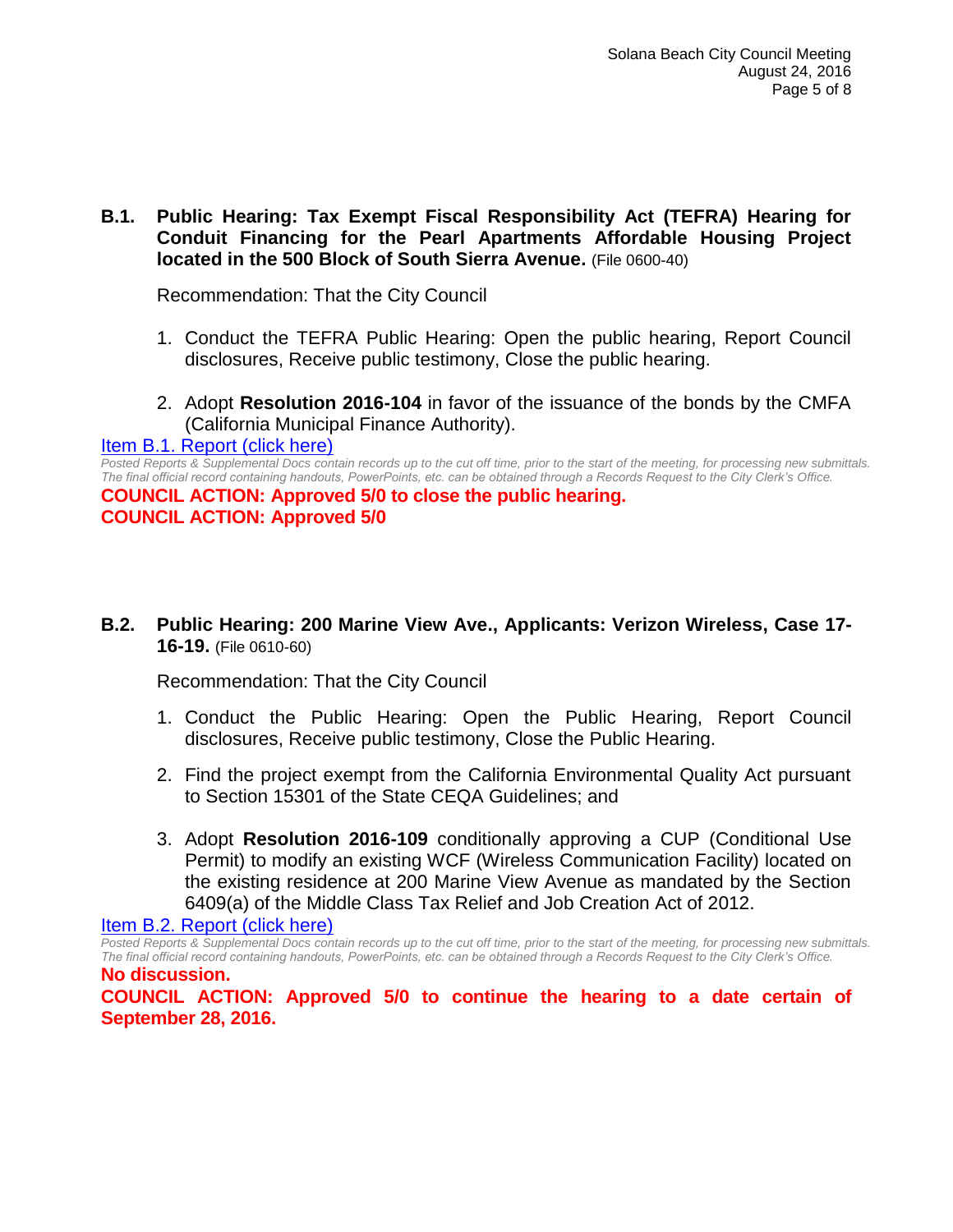# **B.3. Public Hearing: 100 Border Avenue, Applicant: Verizon Wireless, Case 17-16- 17.** (File 0610-60)

Because the Act mandates that the project be approved, Staff recommends that the City Council:

- 1. Conduct the Public Hearing: Open the Public Hearing, Report Council disclosures, Receive public testimony, Close the Public Hearing.
- 2. Find the project exempt from the California Environmental Quality Act pursuant to Section 15301 of the State CEQA Guidelines; and
- 3. Adopt **Resolution 2016-108** conditionally approving a CUP to modify an existing WCF located on the existing commercial structure at 100 Border Avenue as mandated by the Section 6409(a) of the Middle Class Tax Relief and Job Creation Act of 2012.

#### [Item B.3. Report \(click here\)](https://solanabeach.govoffice3.com/vertical/Sites/%7B840804C2-F869-4904-9AE3-720581350CE7%7D/uploads/Item_B.3._Report_(click_here)_08-24-16.PDF) [B.3. Updated Report #1](https://solanabeach.govoffice3.com/vertical/Sites/%7B840804C2-F869-4904-9AE3-720581350CE7%7D/uploads/B.3._Updated_Report_1(6).pdf)

*Posted Reports & Supplemental Docs contain records up to the cut off time, prior to the start of the meeting, for processing new submittals. The final official record containing handouts, PowerPoints, etc. can be obtained through a Records Request to the City Clerk's Office.*

**COUNCIL ACTION: Approved 5/0 to close the public hearing. COUNCIL ACTION: Approved 5/0**

# **B.4. Public Hearing: 738 Castro St., Applicant: Tresp, Case 17-15-03.** (File 0600-40)

The proposed project meets the minimum zoning requirements under the SBMC, could be found to be consistent with the General Plan and could be found, as conditioned, to meet the discretionary findings required as discussed in this report to approve a DRP (Development Review Permit). Therefore, Staff recommends that the City Council:

- 1. Conduct the Public Hearing: Open the Public Hearing, Report Council Disclosures, Receive Public Testimony, and Close the Public Hearing.
- 2. Find the project exempt from the California Environmental Quality Act pursuant to Section 15303 of the State CEQA Guidelines; and
- 3. If the City Council makes the requisite findings and approves the project, adopt **Resolution 2016-103** conditionally approving a DRP to construct a new singlestory, single-family residence with an attached garage and perform associated site improvements at 738 Castro Street, Solana Beach.

[Item B.4. Report \(click here\)](https://solanabeach.govoffice3.com/vertical/Sites/%7B840804C2-F869-4904-9AE3-720581350CE7%7D/uploads/Item_B.4._Report_(click_here)_08-24-16.PDF)

*Posted Reports & Supplemental Docs contain records up to the cut off time, prior to the start of the meeting, for processing new submittals. The final official record containing handouts, PowerPoints, etc. can be obtained through a Records Request to the City Clerk's Office.* **COUNCIL ACTION: Approved 5/0 to close the public hearing. COUNCIL ACTION: Approved 5/0**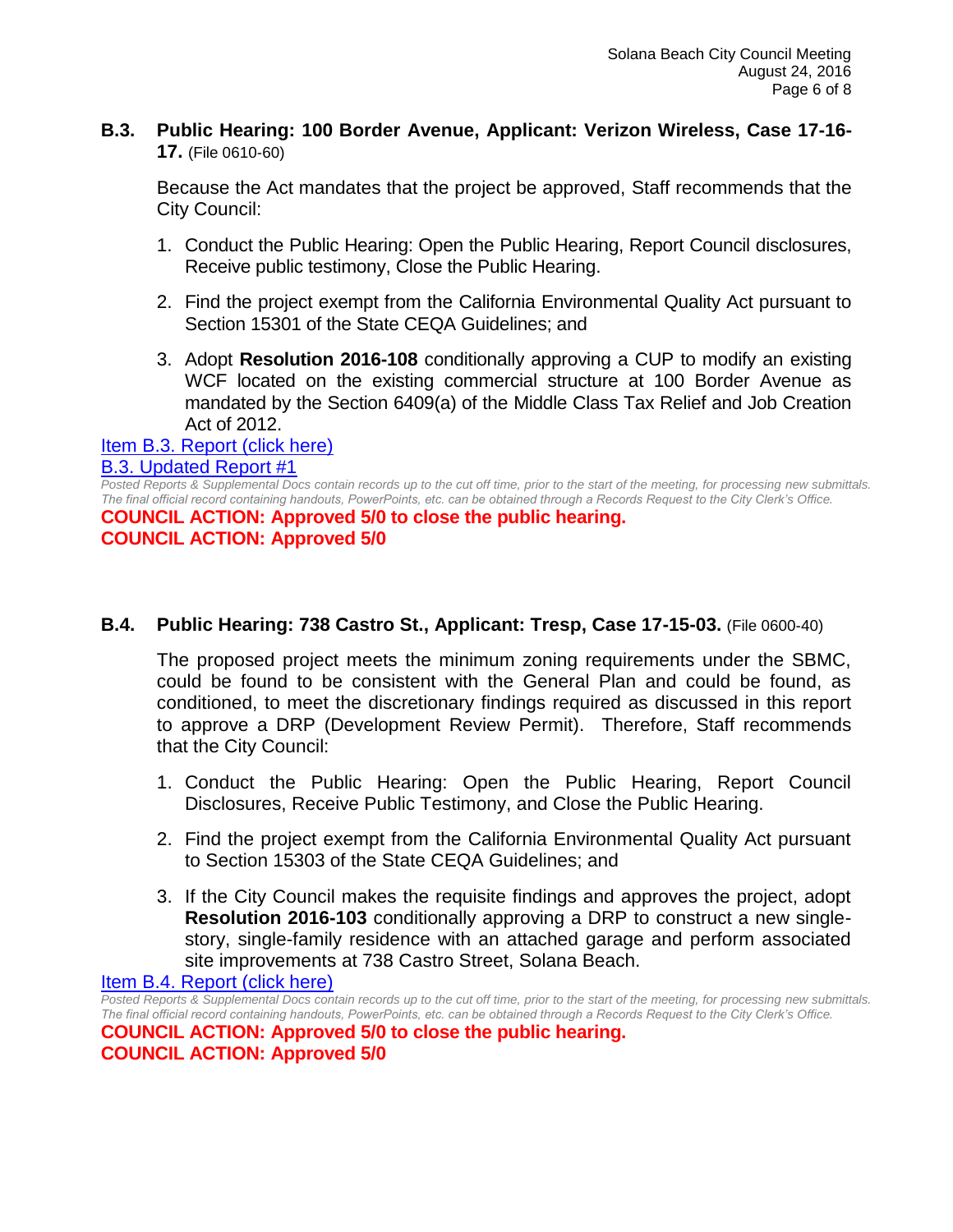# **C. STAFF REPORTS**: (C.1. - C.4.)

*Submit speaker slips to the City Clerk.*

**C.1. This item was left blank.**

# **C.2. Quarter Year Budget Adjustments for Fiscal Year 2016-17.** (File 0330-30)

Recommendation: That the City Council

1. Adopt **Resolution 2016-112** revising appropriations in the Fiscal Year 2016-17 Budget.

#### [Item C.2. Report \(click here\)](https://solanabeach.govoffice3.com/vertical/Sites/%7B840804C2-F869-4904-9AE3-720581350CE7%7D/uploads/Item_C.2._Report_(click_here)_08-24-16.PDF)

*Posted Reports & Supplemental Docs contain records up to the cut off time, prior to the start of the meeting, for processing new submittals. The final official record containing handouts, PowerPoints, etc. can be obtained through a Records Request to the City Clerk's Office.* **COUNCIL ACTION: Approved 5/0**

# **C.3. Introduce Ordinance 469 (1st Reading) to Implement California Public Employees Retirement System's Government Code Section 20516 (Employees Sharing Additional Cost)** (File 0500-00)

Recommendation: That the City Council

1. Introduce **Ordinance 469** to amend its CalPERS contract in order to implement California Public Employees Retirement System's Government Code Section 20516 (Employees Sharing Additional Cost) for Miscellaneous, Marine Safety and Non-Represented employee groups.

[Item C.3. Report \(click here\)](https://solanabeach.govoffice3.com/vertical/Sites/%7B840804C2-F869-4904-9AE3-720581350CE7%7D/uploads/Item_C.3._Report_(click_here)_08-24-16.PDF)

*Posted Reports & Supplemental Docs contain records up to the cut off time, prior to the start of the meeting, for processing new submittals. The final official record containing handouts, PowerPoints, etc. can be obtained through a Records Request to the City Clerk's Office.* **COUNCIL ACTION: Approved 5/0**

# **C.4. NextGen RCS (Regional Communications System) Infrastructure.** (File 0200-00)

Recommendation: That the City Council

#### 1. Adopt **Resolution 2016-106**:

- a. Authorizing the City Manager to execute the First Amendment to the NextGen RCS Agreement.
- b. Authorizing the City Manager to execute the Agreement between the County of San Diego and the City of Solana Beach for payment of NextGen RCS Infrastructure Costs.

#### [Item C.4. Report \(click here\)](https://solanabeach.govoffice3.com/vertical/Sites/%7B840804C2-F869-4904-9AE3-720581350CE7%7D/uploads/Item_C.4._Report_(click_here)_08-24-16.PDF)

*Posted Reports & Supplemental Docs contain records up to the cut off time, prior to the start of the meeting, for processing new submittals. The final official record containing handouts, PowerPoints, etc. can be obtained through a Records Request to the City Clerk's Office.*

#### **COUNCIL ACTION: Approved 5/0**